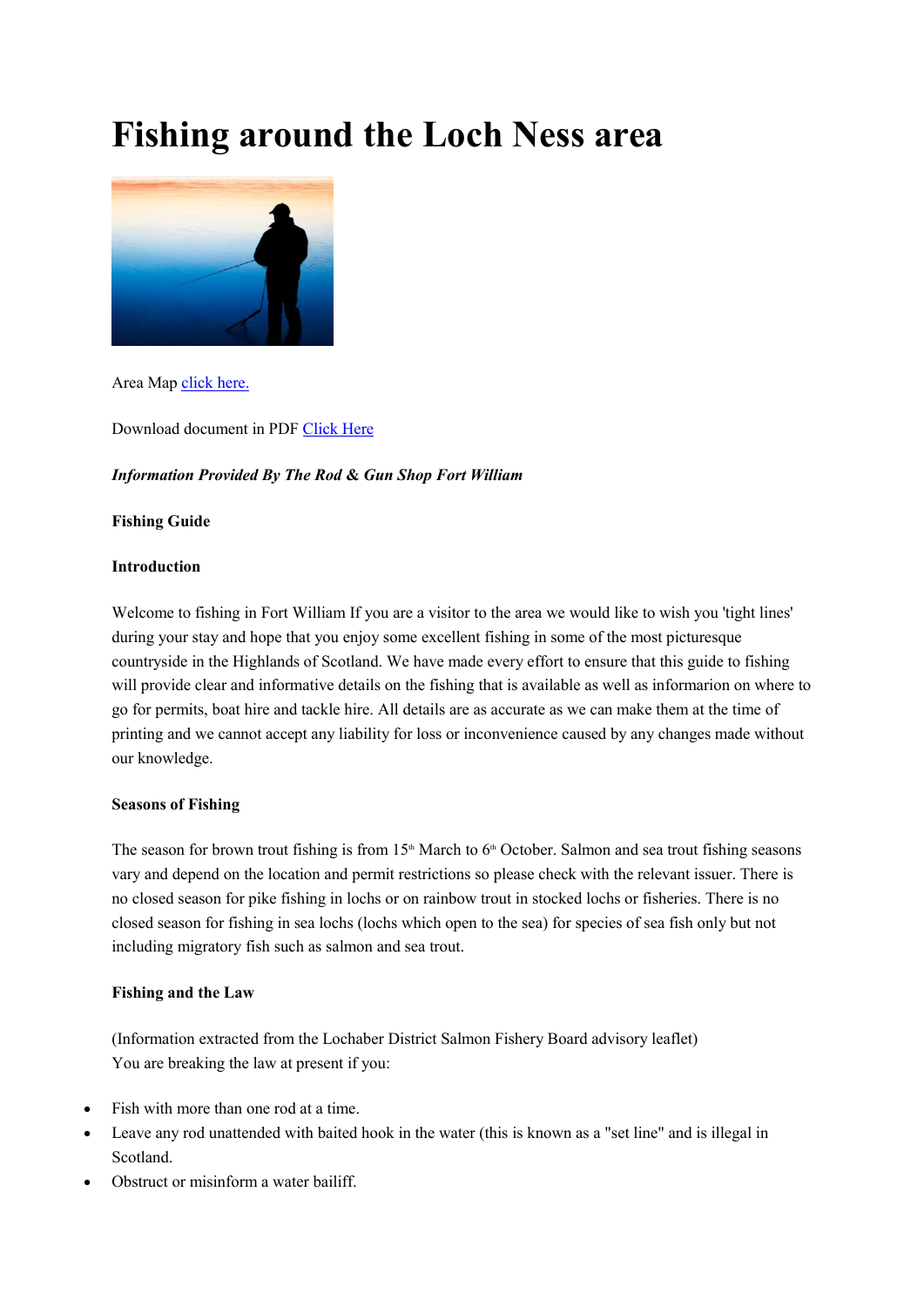- Sell rod-caught salmon or sea trout.
- Disturb or injure spawning redds or fry or spawn (salmon).
- Fish for salmon or sea trout without legal right or written permission even in the sea up to 1.5km from the shore.
- Fish for or take salmon or sea trout on a Sunday even in the sea.
- Use illegal monofilament or gill nets to take salmon or sea trout.

If you break these laws you may have your equipment, boats and/or vehicles confiscated and you risk prosecution, If in any doubt or if you require any more assistance with information please contact the Fisheries Director on 01631 720100 or 07748 444355.

## **Water Bailiffs**

In Scotland there are Water Bailiffs. These bailiffs are members of the public who are issued with warrant cards by the local Fisheries Board. They have the authority to check persons who appear to be fishing illegally, fishing out of season or who may be infringing fishing rights and they have powers to report any such person to the Procurator Fiscal. In general it is best to take note of friendly advice given by bailiffs and if you are asked to leave an area of fishing for a valid reason then it is best to do so. However, if you feel that you have been unfairly treated or have any reason to complain about any water bailiff then please contact the Director of the Fisheries Board. Email: jon@riverlochy.fsnet.co.uk

#### **River Nevis**

#### *Salmon, Sea Trout*

The River Nevis is a spate river which flows for about 7 miles through Glen Nevis and exits at Loch Linnhe. It is the main river fishing in the town for day permits and fishing is with worm or flies only. Since a catch and release policy is in force, all salmon and sea trout must be returned to the water alive. The fishing for salmon and sea trout is in the river below the lower falls at Achriabhach and there are no brown trout to be found in that part of the river. Day permits and more information available from: The Rod & Gun Shop, Fort William Tel. 01397 702656 or at the shop in Glen Nevis campsite, Tel. 01397702191.

#### **River Oich (Aberchalder)**

#### *Salmon, Brown Trout.*

#### *Day permits available:*

The upper stretch of the River Oich from Bridge of Oich for about 2.5 miles down river. This stretch of the River Oich has recently produced some good spring salmon. The permit also covers Brown Trout fishing on Loch Oich

Permits available from: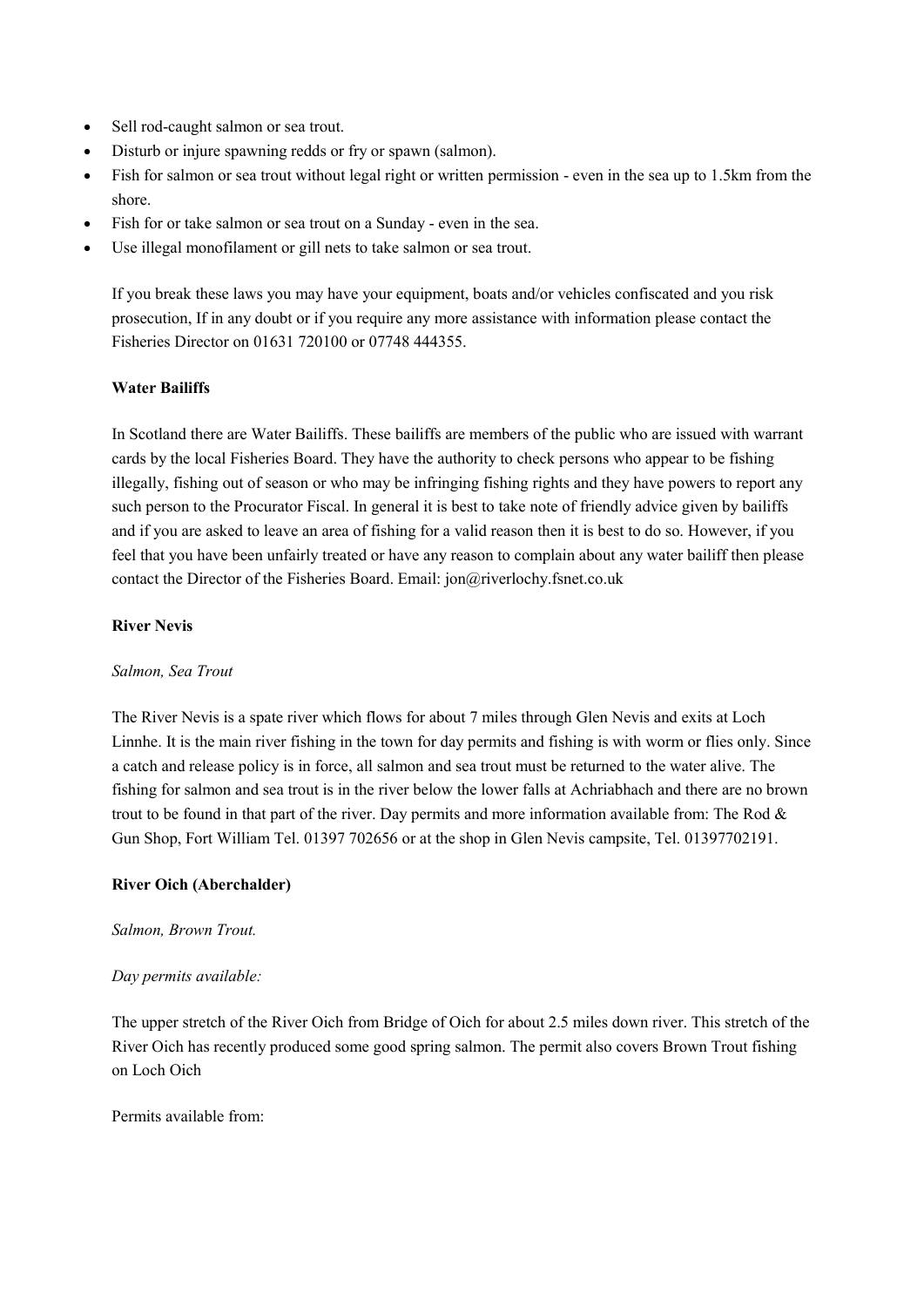Miss Ellice, Taigh-an-Lianach, Aberchalder, Invergarry, Tel. 01809 501287, The Estate Assistant. Tel. 01809 501 373

## **River Oich (Giendoe)**

## *Salmon.*

Lower stretch of the River Oich including the mouth at Fort Augustus \*\* Salmon approximately 3.5 miles with many named pools of which a few can be fished with fly although it is really regarded as a mainly spinning stretch of the river.

Usually booked in advance but some day fishing may now be available at short notice.

Permits and bookings from:

Jonathan Carslaw, Glendoe Estate. Tel. 01320366308.

## **Strontian Angling Club Water**

*Salmon, Sea Trout, Brown Trout.* 

Good value spate liver Salmon fishing on the River Strontian and River Polloch. Day or weekly permits available.

Permits from:

Strontian Village Post Office or Store.

## **River Moriston**

## *Salmon, Brown Trout.*

Very good Salmon fishing on this river which feeds into Loch Ness. Day tickets are available but prebooking is advisable as most dates are booked well in advance. Fly fishing and spinning permitted.

Permits from:

Glenmoriston Lodge Estate. Tel. 01320 351 300.

## **Upper River Garry**

## *Salmon, Brown Trout.*

Fishing on the upper River Garry for Salmon and Sea Trout as well as some excellent Brown Trout. Normally reserved for hotel guests only but day permits may be available.

Permits from: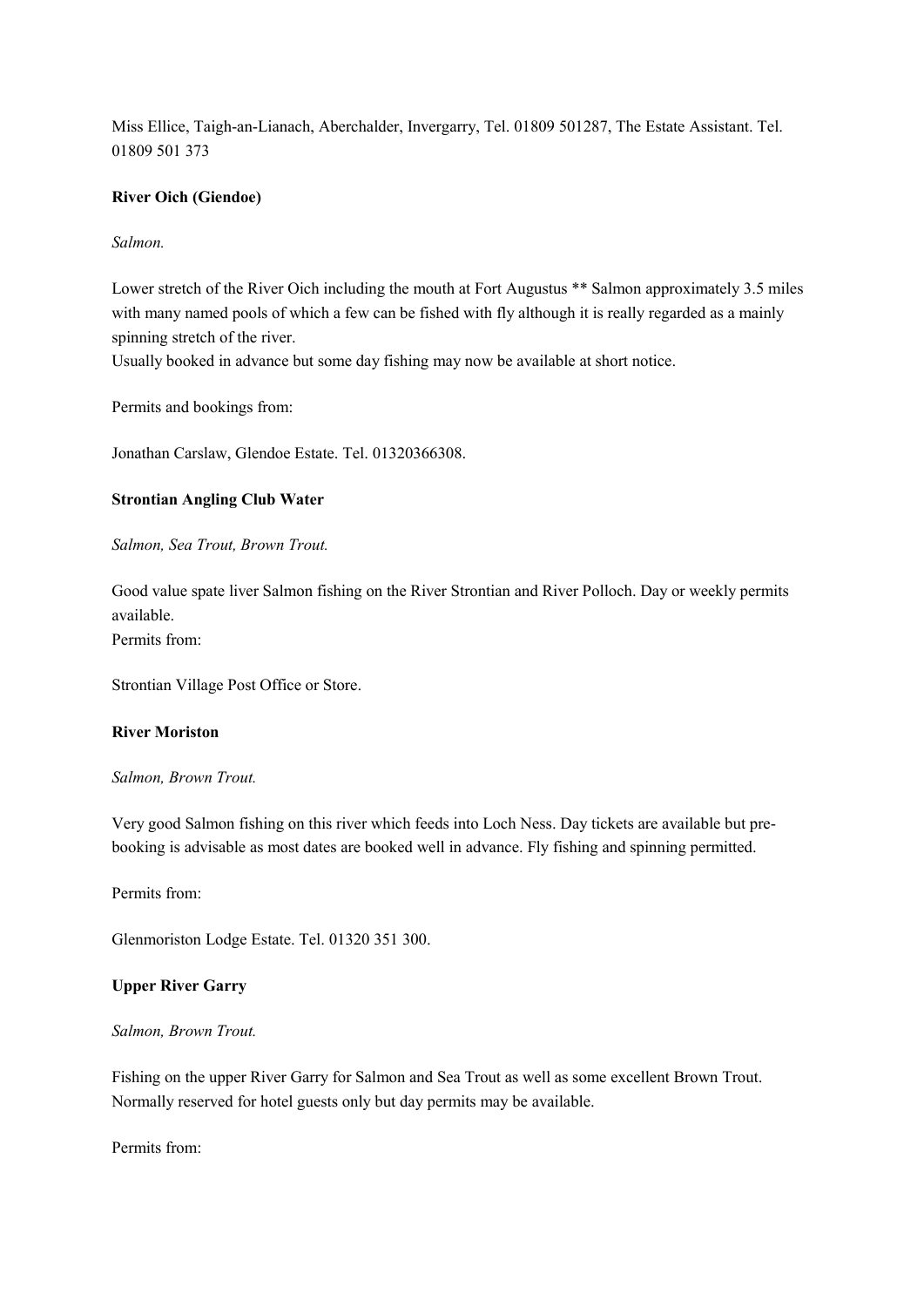Tomdoun Hotel, Invergarry. TeL 01809 511 218. Fish Morvern-

## **River Aline, Loeh Arlenas**

Experienced guide/ghillie, fly fishing instruction, casting instruction, tackle hire, hill loch expeditions, and sea fishing trips. River Aline, Loch Arienas and Doire na Marst as well as 15 hill lochs.

Contact: Jim Bolton on 07743 894 199. Website

## **Rivers Closed to Day Fishing**

The following rivers in the area are not open to day permit fishing: River Spean, River Roy, River Garry, River Lochy. The River Lochy is very exclusive fishing on a weekly basis only and no longer offers any day permit fishing. The town beat (the tail race) and the Sluggan beat at the Lochy Caravan Park are only available to local angling clubs. We have no contact phone number for the River Lochy fishing and cannot supply any information regarding bookings or restrictions. Any enquiries should be directed to the River Lochy Association.

## **Trout Fishing in Rivers**

In the past we have done our best to advise visitors about fishing for wild brown trout in local rivers but due complaints from some river owners about what we quote from the law in Scotland and how it could be misinterpreted we feel we are no longer able to do so. Some river owners feel that, even though there is a provision in the law for trout fishing in rivers, it is not acceptable and do not wish to allow it in case of any accidental damage to salmon smolts. Any queries about this should be directed to the director of the fisheries board.

Information should be obtained from the Director of the Fisheries Board.

## Email: jon@riverlochy.fsnet.co.uk

Deeply-embedded single hooks can be safely removed by the loch side. The technique is simple, effective and painless. Loop a length of fishing line, or string, round the shank of the fly, just above where the point has entered the flesh. Press down, hard on the eye of the fly, and, while doing so, jerk the loop back and slightly up and away from the angle of the hook's entry. The fly pops out without leaving a mark.

*A.B.ML 17/2/03* 

## **Loch Lochy**

## *Brown Trout, Ferox Trout, Rainbow Trout, Pike.*

About 12 miles north of Fort William on A82. There is no permit required for fishing on Loch Lochy. Traditionally a good loch for wild Brown Trout but escaped Rainbow Trout can also be found in the loch as well as good sized Pike. Any legal method of fishing is allowed but spinning is favored from the shore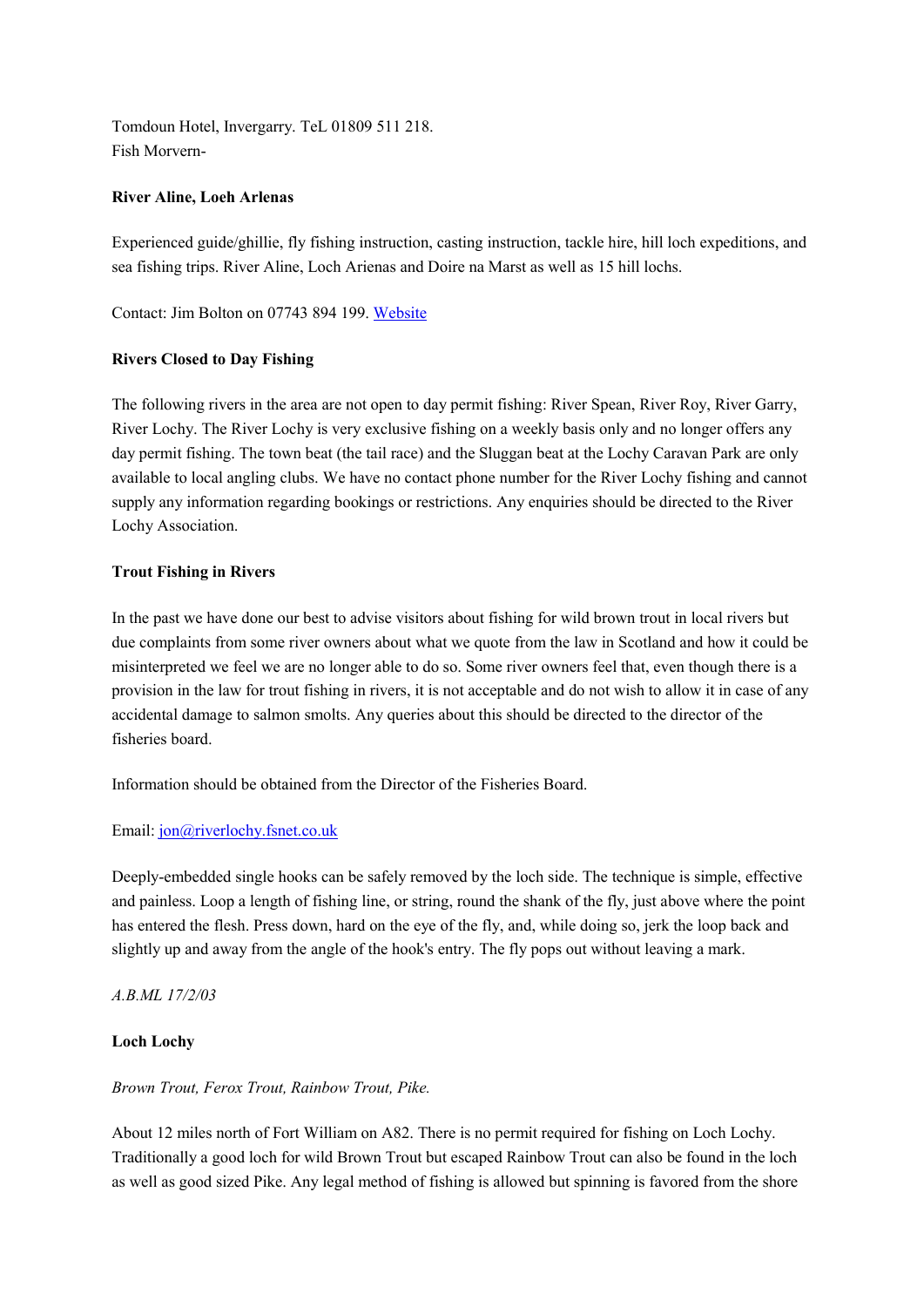while fly fishing is better from the boat. Trolling from the boat is most successful for large Brown Trout and Ferox Trout up to 20lb in weight.

Boats are available for hire.

Tel: 01397 712 257.

## **Loch Arkaig**

*Brown Trout, Ferox Trout, Char, Pike.* 

About 15 miles from Fort William on the B8004/5. Loch Arkaig provides excellent Brown Trout fishing especially with the fly and is also one of Scotland's premier lochs for large Ferox Trout and Char which are regularly caught trolling. Some decent sized pike can also be found especially at the top end of the loch. Spinning and fly fishing are allowed but live worms, maggots, artificial power bait and live minnows are not permitted and there is a strict bag limit of three fish. Fishing is by permit only for day, week or season. There are no boats available for hire but a permit for launching own boat can be obtained. The permit also covers fishing on Loch Blair, a hill loch above Loch Arkaig.

Permits can be obtained at the Rod & Gun Shop, 18 High Street, Fort William Tel. 01397 702 656 or at a permit box located at the forestry houses at Clunes, Achnacarry or are available from: Bidwells Property Consultants. Tel: 01397 702 433.

## **River Arkaig**

## *Fly fishing only*

Fishing is available on the upper part of the river for three rods per day. Please note that from 2010 all permit fishing on the river Arkaig will finish on 31st July.

Permits available only from:

Bidwells, Carn Dearg House, North Road, Fort William. Tel: 01397 70 2433.

## **Loch Lundavra**

## *Brown Trout.*

About 6 miles from Fort William Loch Lundavra is a hill loch which provides excellent natural wild Brown Trout fishing. Fish are on average 1/2 to 3/4lb in weight and are plentiful in number. This loch is very picturesque and easily accessible making it ideal for less able persons and beginners. The permit for fishing is obtained from the farmhouse beside the loch.

Permits and boats from:

Mrs MacCallum, Lundavra Farm Tel. 01397 702 582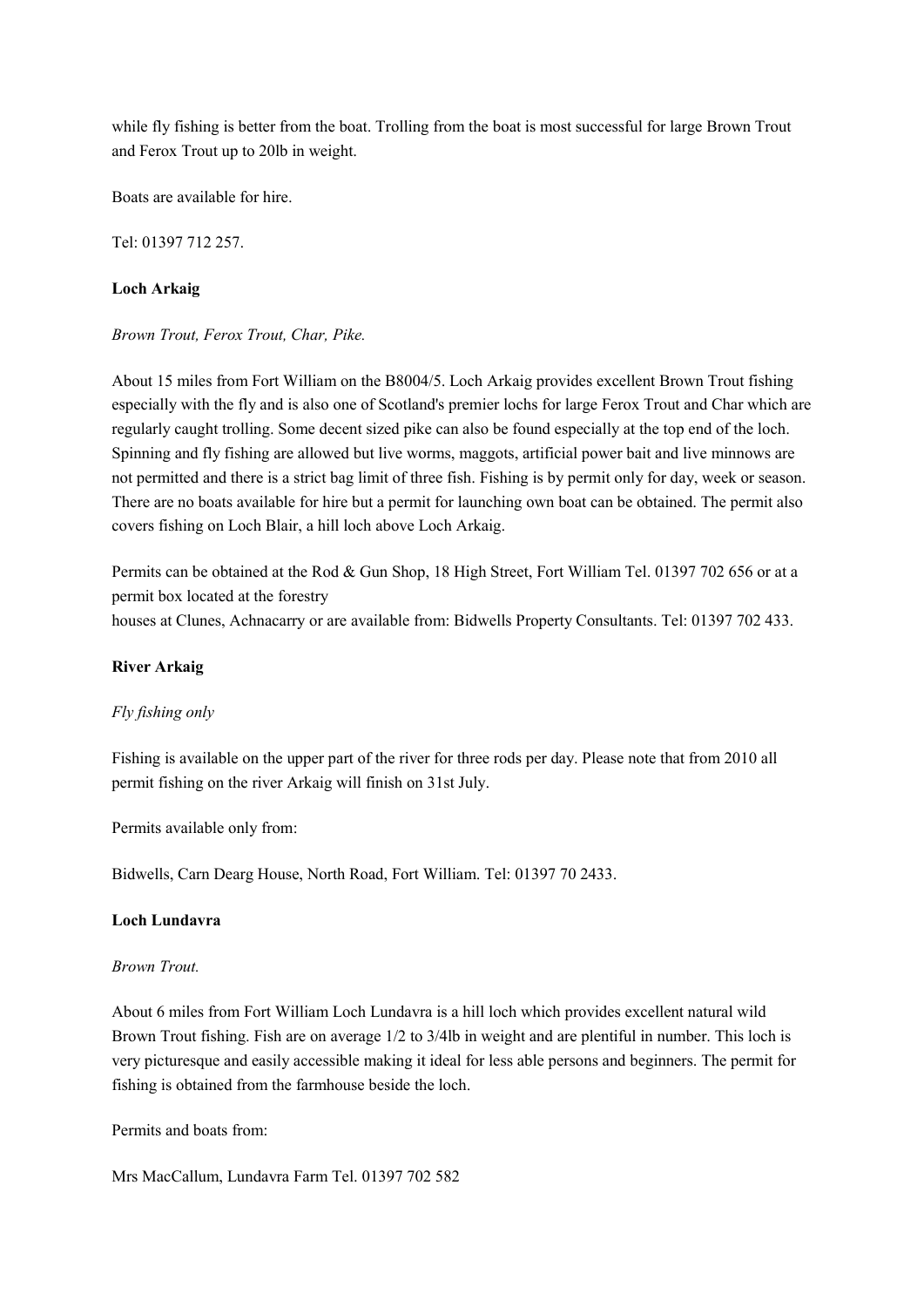## **Loch Treig**

#### *Brown Trout, Pike.*

Off the A86 to Laggan Loch Treig is fairly remote and accessible only by a single track road which ends about *1/4* mile before the dam at the north end. There are no boats and no boat launching facilities. The southern end of the loch, which provides better fishing, can be accessed by toot from Corrour railway station as can Loch Ossian.

#### **Lagganl Dam**

Fishing for brown trout and pike on the old river spean above laggan Dam when the water is low enough to be accessible.

Permits from:

Ian Maclachlan, Roy Bridge Hotel, Tel: 01397 712 236

#### **Loch Cluanie**

*Brown Trout, Ferox, Pike.* 

Bank fishing only, no boats available.

Permits from:

Glenmoriston Estate Office. Tel. 01320 357 300.

## **Loch Poulary**

*Brown Trout.* 

Very good Brown Trout fishing by fly only. Boat fishing only. Smaller fish on average as can be expected from a typical hill loch. Permits from:

Tomdoun Hotel, Invergarry. Tel: 01809 511 218.

#### **Loch Quoich**

*Brown Trout, Char, Ferox.* 

Boat fishing only, no shore fishing allowed. Trolling with lures is allowed and is very successful for larger trout and specimen Ferox. Boats and permits from: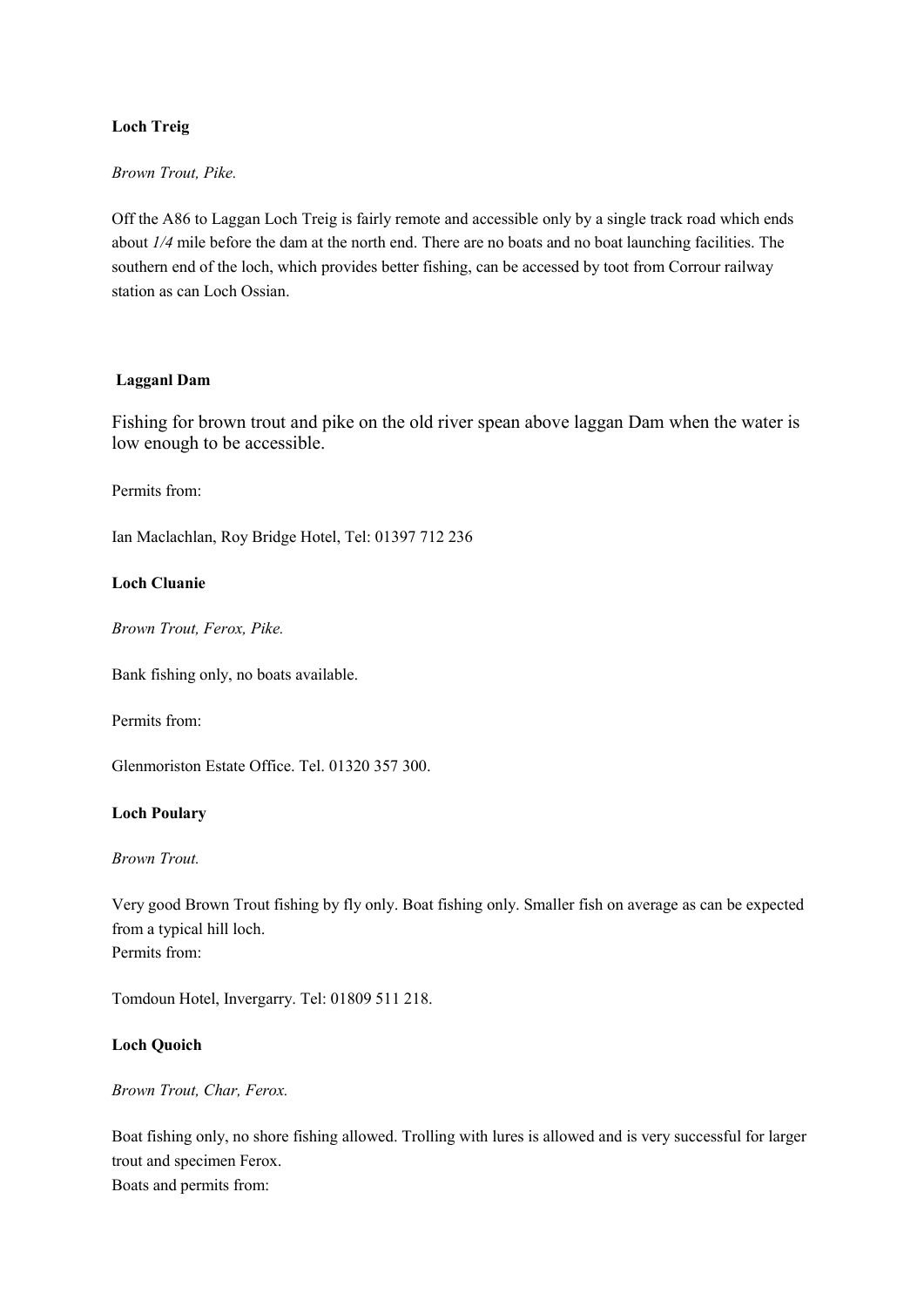Tomdoun Hotel, Invergarry. Tel. 01809 511 218.

### **Loch Garry**

*Brown Trout, Char, Ferox, Pike.* 

A very good loch for larger fish especially by trolling but also with the fly. Boat fishing only. Boats and permits from:

Tomdoun Hotel, Invergarry. Tel. 01809 511 218. Ardochy Lodge. Tel. 01809 511 232

## **Loch Inchlaggan**

*Brown Trout, Char, Ferox.* 

Also the possibility of the occasional Salmon. This loch is fly fishing only and boat fishing only. Permits from:

Tomdoun Hotel, Invergarry. Tel: 01809 511 218.

## **Loch Loyne**

#### *Pike, Brown Trout.*

Mainly Pike fishing on this loch but there are still some Brown Trout to be found. Loch Loyne is highly regarded by Pike fishers but care should be taken around the bank due to the soft peaty nature of the shore.

Permits from:

Glenmoriston Estate Office. Tel: 01320 357 300. Tomdoun Hotel, Invergarry. Tel: 01809 511 218

## **Loch Oich and Loch Lundie**

*Brown Trout.* 

Bank fishing only at the loch from the mouth of the River \*\* and fishing on Loch Lundie which is a hill loch above Invergarry.

Permits from:

Miss Elice, Taigh-an-Lianach, Aberchalder, Tel. 01809 501 287. Estate Assistant. Tel. 01809 501 373.

## **G1enmoriston Hill Lochs**

*Brown Trout.*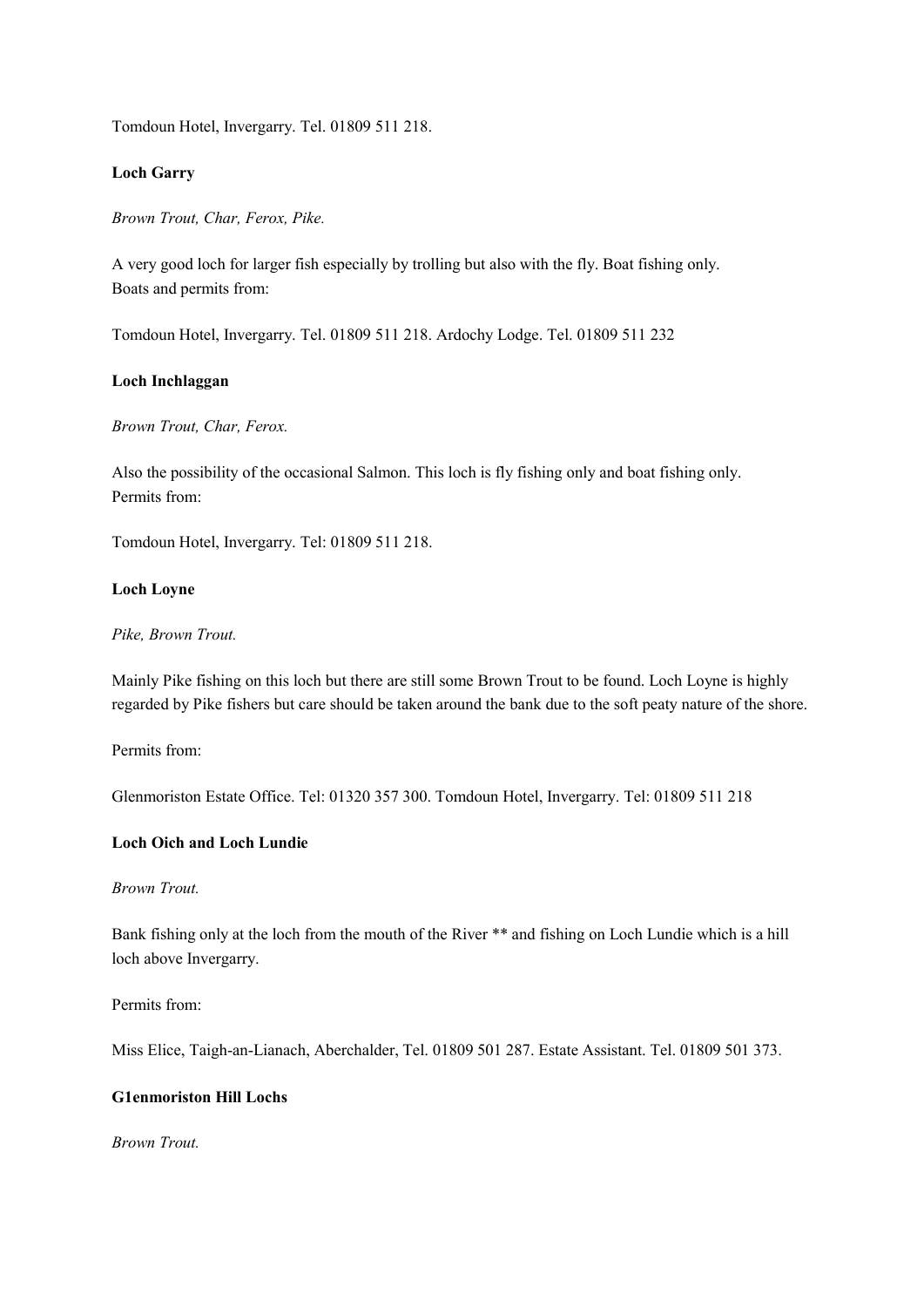Excellent fly fishing on a multitude of 21 small hill lochs above Glen Moriston which are easily accessed.. Permits from:

Glenmoriston Lodge Estate. Tel. 01320 351 300.

#### **Loch Morar**

*Brown Trout, Salmon, Sea Trout, Ferox, Char.* 

Impressive loch (the deepest in Britain) which currently provides great Brown Trout fishing. Occasional Salmon and Sea Trout can be expected. This is mainly a boat fishing loch and permit only.

Permits from:

Mr. V. De Fresnes. Tel: 01687 462 388.

Boats available from: Loch Morar Boat Hire. Tel: 01687 462 520. Morar Hotel. Tel: 01687 462 346.

#### **Moidart Hill Lochs**

## *Brown Trout.*

Excellent Brown Trout fishing on 30 lochs in the Moidart hills. Most of these lochs hold numbers of fish. For details regarding permission to fish or any permits please contact:

Kinlochmoidart House. Tel: 01967 431 609.

#### **Ardnamurchan Peninsula**

#### **Loch Mudle and Loch Mhadaidh**

## *Brown Trout.*

Wild Brown Trout fishing on two lochs, sea fishing and accompanied hill walking catered for. Appointments, accommodation and permits from:

Nick Peake, 'Sethean Mhar' ,Achnaha. Tel: 01972 510 212.

## **Loch Shiel**

*Brown Trout, Salmon, Sea Trout.* 

Good Brown Trout fishing with occasional Salmon and Sea Trout. Loch Shiel is a boat fishing only loch allowing fly, dapping and trolling. A good loch to fish later season especially with the fly and by dapping for both Sea Trout and Brown Trout.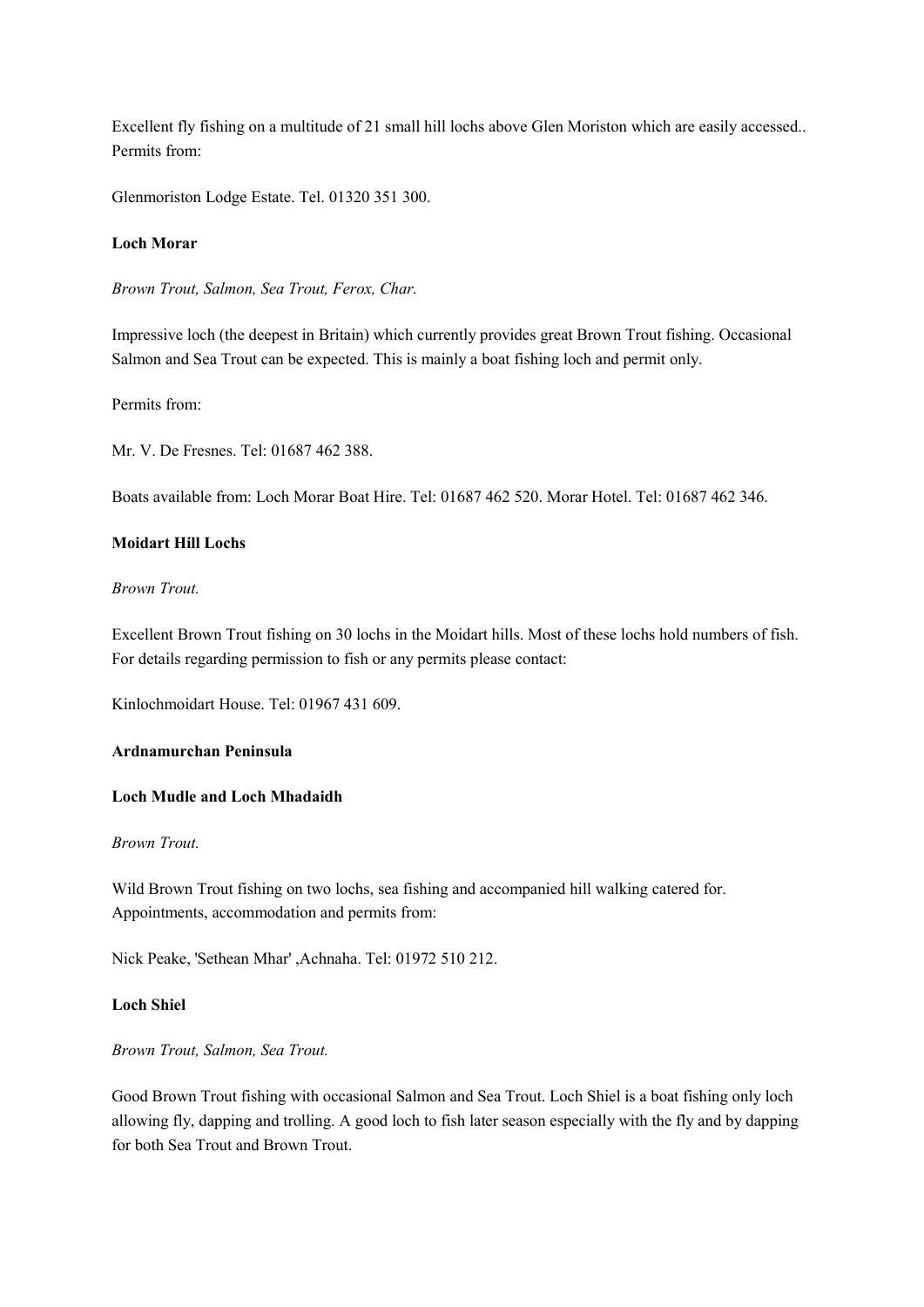Boats and permits from:

D. MacAulay, Dalilea Farm, Acharacle. Tel: 01967 431 253. Mrs Duncan, LangalFarm. Tel: 01769 431 229.

## **Loch Eilt**

*Brown Trout, Sea Trout, Salmon.* 

Once one of Europe's finest Sea Trout lochs Loch Eilt now fishes mainly for good Brown Trout and is boat fishing only. Excellent catches can be made by dapping in the late season around August and September.

Details from:

Colin Clarke. Tel: 01687 470 327.

## **Loch Ness Fishing**

## *Fishing for Everyone on Loch Ness*

Fish for Ferox, Brown Trout, Sea Trout and Salmon whilst enjoying the magnificent scenery of Loch Ness. Beginners, families and experienced anglers of all ages and abilities catered for with advice and instruction freely given. No bank fishing. Private trips last from 2hours to all day. All tackle provided. Based in Drumnadrochit which is about 1 hour drive from Fort William.

Contact:

Bruce Wynne, Drumnadrochit. Tel: 01456 450 279. Mobile: 07831 372 229. Email: bwynne@madasafish.com

Whitebridge Hotel. Tel: 01456 486226. Email: info@whitebridgehotel.co.uk

## **Loch Dollet**

*Brown Trout.* 

Hill loch near above Strontian on the A86l from Lochailart. Permits from:

Strontian Village Post Office or Store.

## **Badenoch Angling Association**

*Brown Trout.*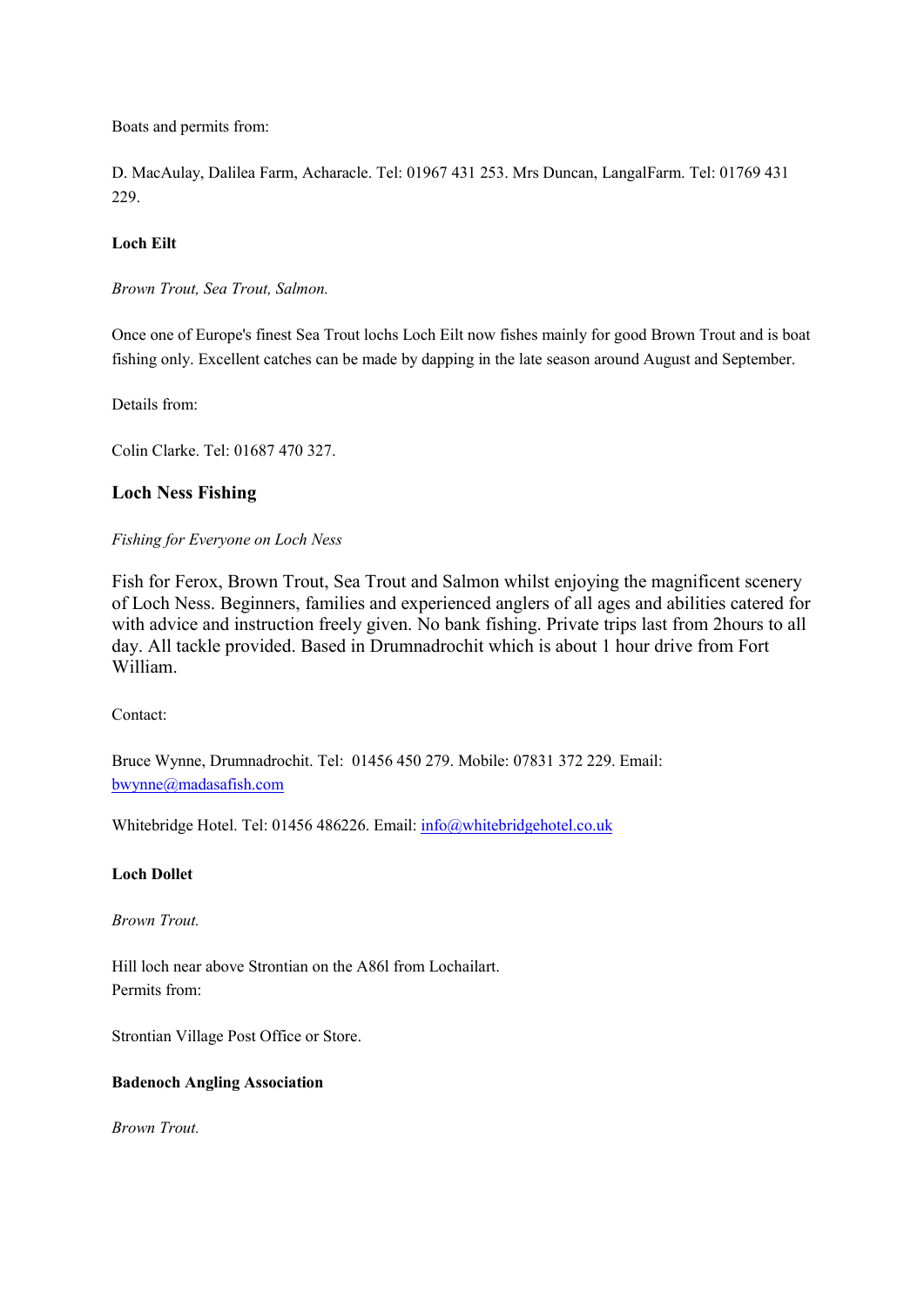Trout fishing on the River Spey, Spey Dam, Loch Laggan and Loch Ericht. Boats and permits from:

Mains Hotel, Newtonmore. Tel: 01540 673 206.

## **Inversanda Lochs**

## *Brown Trout.*

Small group of lochs 7 miles south of Ardgour on B8043 just off the A861 Typical Highland hill loch fishing for natural wild Brown Trout best fished with small flies late season.

Permits and details from:

Ardgour Hotel. Tel: 01855 841 225.

## **Pike Fishing**

There is excellent pike fishing to be had in the Lochaber area on the larger lochs such as Loch Lochy, Loch Arkaig, Loch Garry and Loch Oich. These lochs have all produced fish over 20lb in weight. Most fishing is from the bank with dead bait and specialist tackle but there are areas where plugs and lures can be spun especially around the reeds and shallow areas at either end of the lochs. In most cases fishing is free such as Loch Lochy but a permit is required on Loch Arkaig and is available from Bidwells, High Street, Fort William, Tel: 01397 702 433. Frozen bait and tackle is available from The Rod & Gun Shop, High Street, Fort William

## **Sea Fishing**

In recent years the fishing in the sea around the coast and in the sea lochs has improved substantially with good catches of Pollack, Cod, Mackerel, Saithe and large Skate being reported as well as large Thornbacks, Conger Eel and Wrasse. One local angler reported no less than 18 species bagged in one year.

Game fish such as Sea Trout can be found, sometimes in large numbers, and can be fished for in season.

In the Lochaber area most of the sea fishing will be done in the sea lochs from the shore in which case heavy tackle is not necessary. Ledgering bait is the favorite method with Mussel, Mackerel strip and Peeler Crab being very effective. When the Mackerel are shoaling spinning silver sprat type lures is the most popular method as it is for the Sea Trout but it should be noted that fishing in the mouths of rivers should be avoided since these usually come within the areas covered by Salmon rights.

The best locations on Loch Linnhe are at Corpach pier, the West End Car Park and particularly at Conan Ferry where the loch narrows considerably.

Supplies of frozen sea bait can be obtained at the Rod & Gun Shop.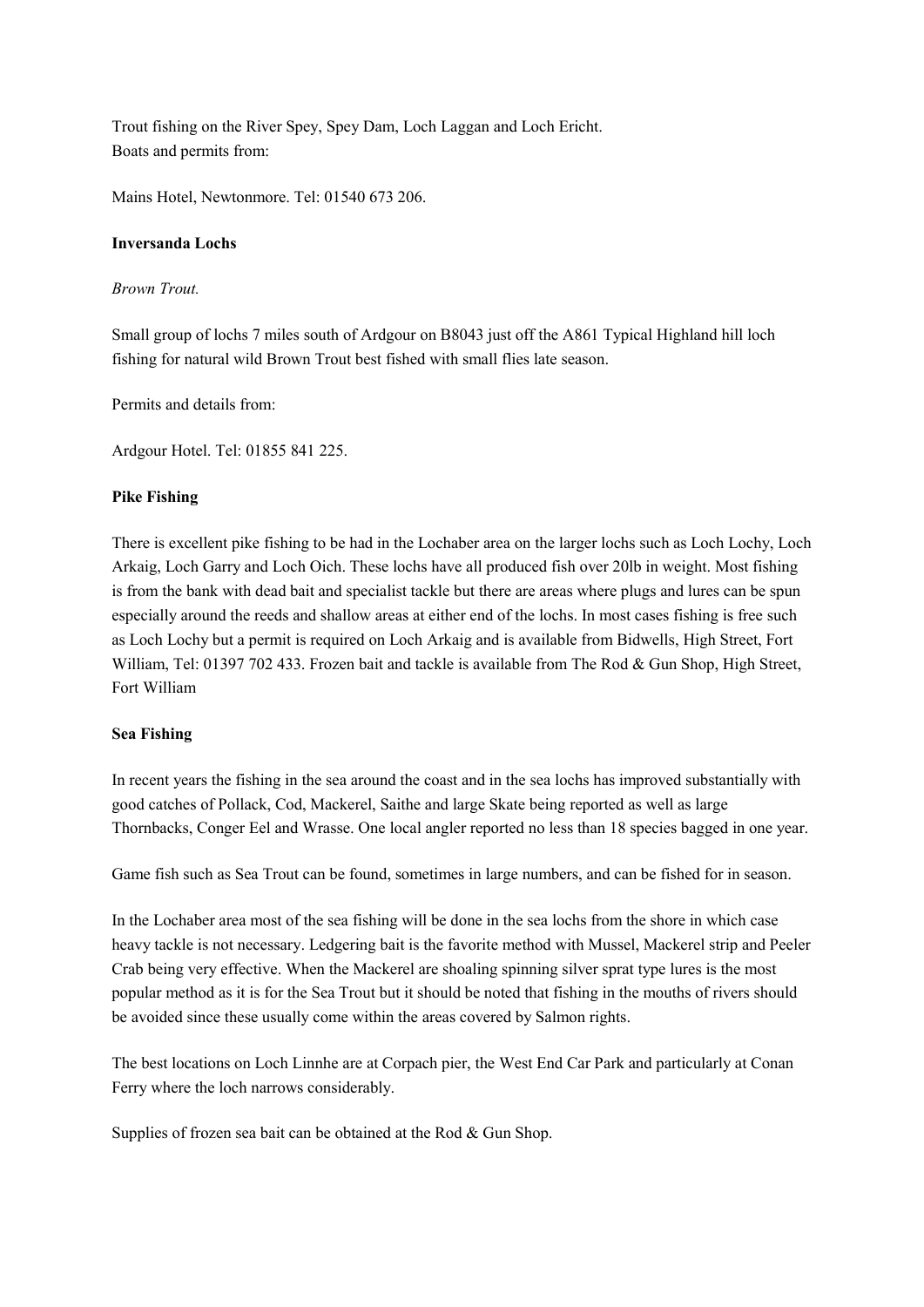At Loch Sunart, en route to the Ardnamurchan peninsula, excellent sea fishing can be found both from the shore and boat with very good catches being reported. Off the coast at Ardnamurchan itself large specimens of Skate and Conger Eel can be expected in fact the British record for rod caught Skate is held here as well as records for a few other species.

## **Ardnamurchan Charters**

(Holders of the British record rod caught Skate)

Sea loch and sea fishing by charter boat with skipper. Available for parties up to 12 persons, day fishing or longer hips if desired. Also, boat hire on Loch Sunart with 16' boats plus outboard available.

Details from:

Ardnamurchan Charters. Tel: 01972 500 208.

## **Mallaig - MFV Grimsay Isle CY64**

30 toot traditional Scots fishing vessel skippered by Ewen Nicholson and sailing out of Mallaig. Ideal for parties and excellent sea fishing.

Tel: 01687 462 652.

## **MV. Lady Gail**

Fort William

A new fishing charter boat based in Corpach basin at Fort William. Licensed for 12 people and with tackle available the skipper can take you to the best fishing available in Loch Linnhe.

Skipper owner - Angus Mann.

Tel: 01397 701 567. Mobile: 07747 680 498. Website: www.gaelcharters.co.uk

## **Stocked Fisheries**

There are several stocked Rainbow Trout fisheries in the Lochaber area offering easily accessible and reasonably priced fishing. For the newcomer to the art of fly fishing they present the ideal opportunity to learn the basic skills with tackle hire and even tuition available at some sites. The experienced angler will not be disappointed either with good sport to be had in these lochans (small lakes) which are mostly situated in very picturesque locations.

## **Torlundy Trout**

*Rainbow Trout*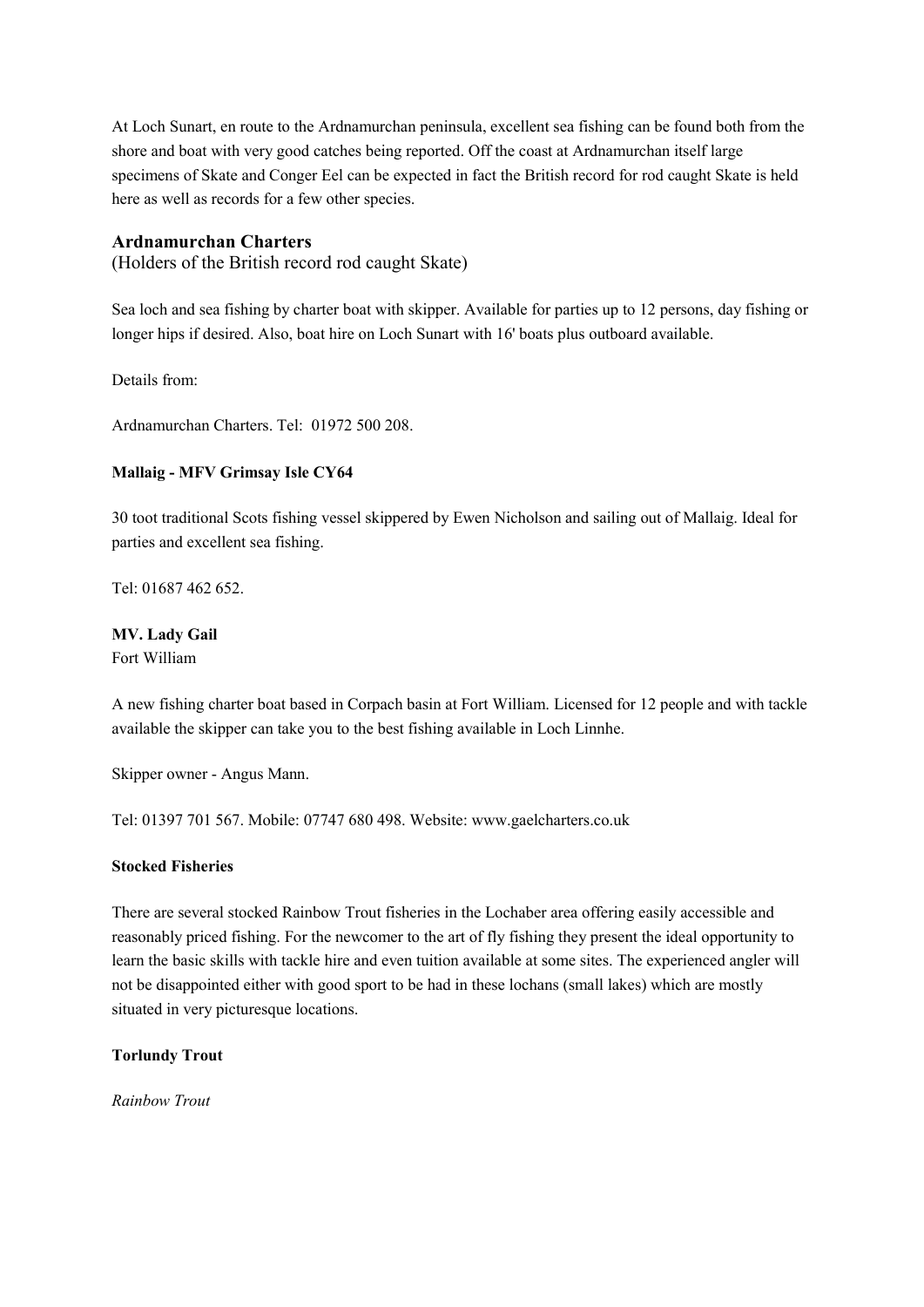Situated 3 miles from Fort William off the A82 (turn left off main road at Camisky) Torlundy Trout provides first class Rainbow Trout fishing on 4 stocked lochans. Fly fishing only with tackle available for hire as well as instruction if required.

For more details contact:

Torlundy Trout, Torlundy Farm, Tornacharich, Fort William Tel: 01397 703 015.

## **Lochuanagan Trout Fishery**

## *Rainbow, Blue and Brown Trout*

Fly fishing for quality rainbow, blue and brown trout on natural 24 acre highland loch 1 mile west of Fort Augustus. Open Mon. - Sat. (all day). Boats provided.

Bookings contact:

Lochuanagan Trout Fishery (can be found off the road on the approach to Fort Augustus). Tel: 01320 366 555.

## **Achnabobane Trout Fishery**

## *Now stocked with brown trout*

Approximately 8 miles north of Fort William on the A82 this is a new stocked fishery opening for the season of 2000. Located in a very scenic area of the Great Glen it consists of two pools stocked with good quality Rainbow Trout for fly fishing only. Tackle hire is planned to be available and permits are available for 4, 6 and 8 hour sessions.

Permits and more information from:

Mr A. MacGregor, Achnabobane, Tel: 01397 712 565.

## **Hospital Lochan (Glencoe)**

Rainbow Trout

Stocked with Rainbow Trout of about 3/41b on average fishing is from the bank with fly or spinner. Special access for wheelchair and an adapted boat are both available.

Permits from:

Scorry Breac Guest House, Tel: 01855 811 354. Glencoe Camp Shop, Tel: 01855 811 397. Tourist Information Centre, Ballachulish. Tel. 01855 811866